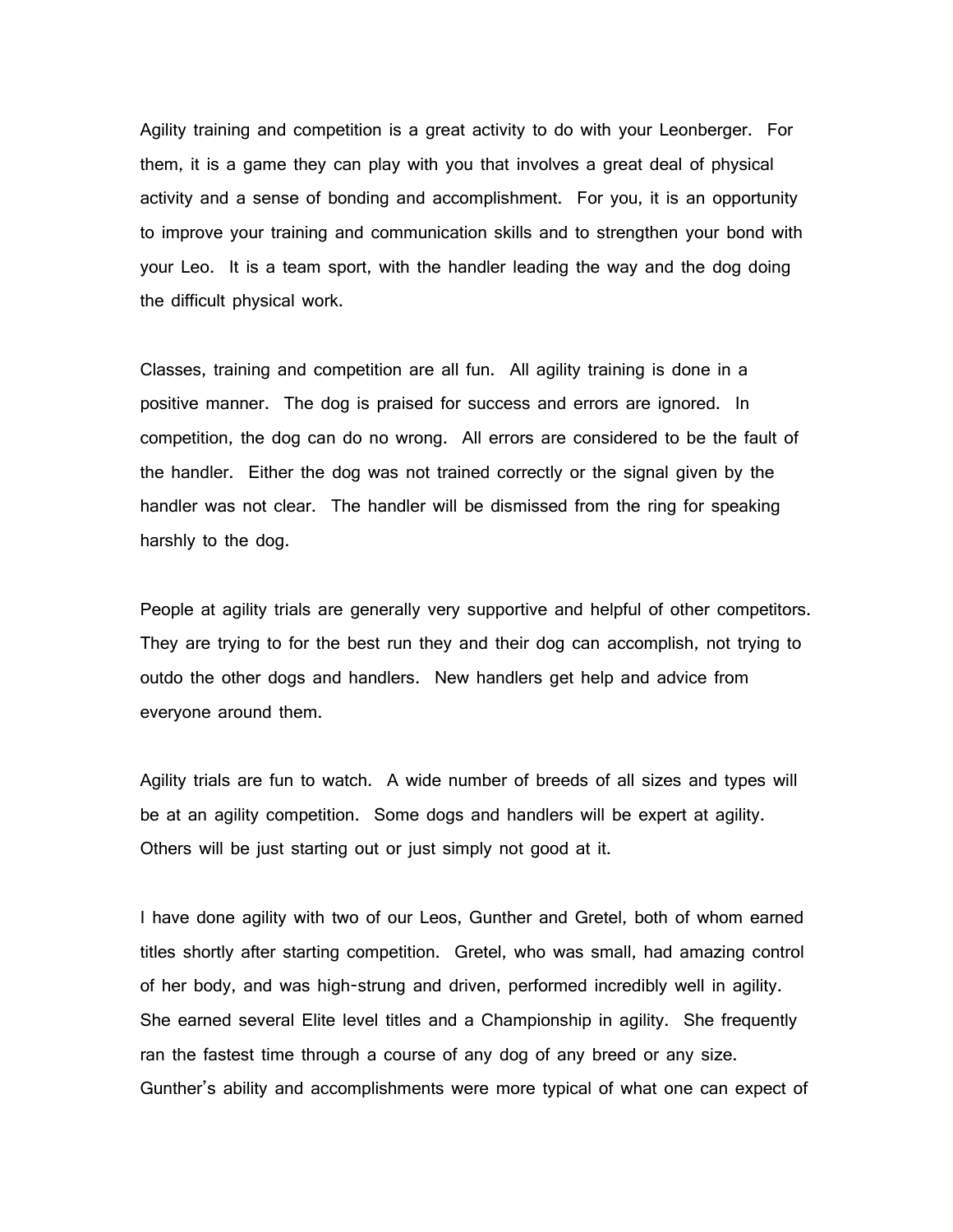a Leonberger doing agility. He earned a wide variety of novice level titles but was never fast enough to qualify at the Open level. He loved doing agility and was quite good at it but he was not driven to dash through the course. He did the course, but at his own pace. Gunther did agility because it was fun, because he wanted to please me, and because he loved to show off for the audience. Gretel was driven to go through the course as rapidly and accurately as she possibly could.

Gunther was a good sized male, 30  $\frac{1}{2}$ " at the shoulders and 135 pounds, and started training at five years old and competing at six. Gretel was a small female, 27" and 92 pounds. She started training at 18 months and competing at two years. Both really enjoyed classes, practice sessions and competition. For Gretel, agility work was the most fun of anything she did, except for eating and (sometimes) retrieving a tennis ball. She got really excited when we go out into our practice area, she got to class, or we got in line to enter the ring at trials. Her eyes got really big, she became really focused, and she could hardly wait to begin. For Gunther, **everything** was great fun and exciting but he did really enjoy agility. He would go out of his way to go over jumps in our yard without being asked to do so. Unfortunately, he would also sometimes do the same thing in the ring.

The sport was originally set up for herding dogs. A 39 pound Border Collie is considered a large dog in agility. A Leonberger is at a significant disadvantage because of its size and weight. The tunnels and chutes are nominally 24" in diameter but actually considerably smaller inside. Any dog less than 20" tall at the shoulder can run through the tunnels at full speed, while the Leo has to crawl through. This is physically difficult and costs the Leo time. Gunther, being tall and advanced in age, never was very fond of the tunnels. He would do them at a surprisingly good speed, but he would often refuse to enter a tunnel that was not upright at the entrance and, after the age of 8 he would often refuse to do more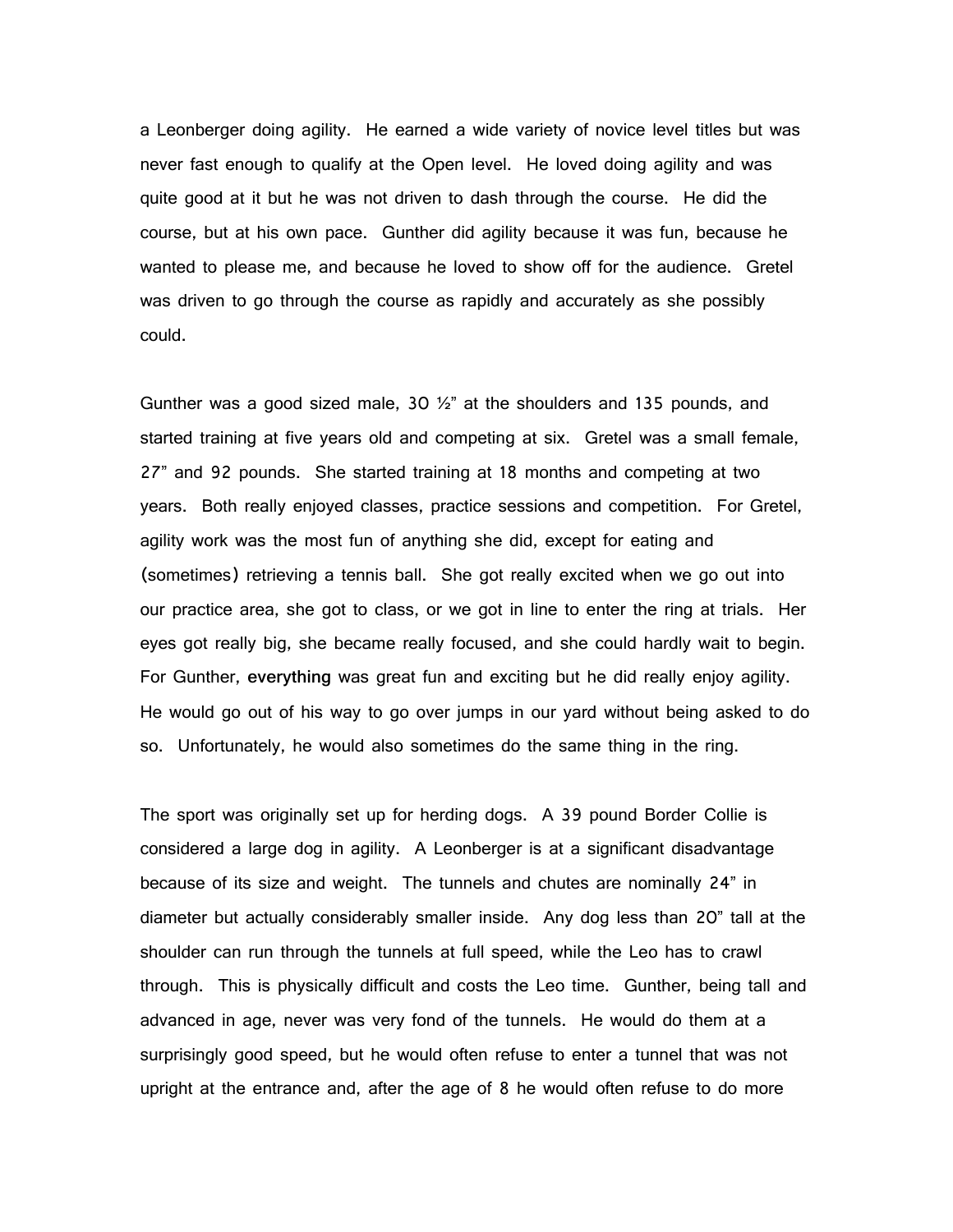than two or three tunnels in a run. Gretel at 27" still had to crawl somewhat but she was slowed only slightly by tunnels. In fact, she had her Elite title in NADAC Tunnellers, which involves running through a maze of tunnels as fast as possible. The weave poles, a series of vertical posts that the dog weaves through, are too close together for a large dog. They are 20" apart and a Leo is typically in contact with three poles at once.

Before competing the dog needs to be able to properly master several types of obstacles. The basics are jumps, tires to jump through, tunnels and chutes to run through, the dog walk and A-frame to climb and descend, the see-saw, and weave poles. Dogs easily catch on to jumps and tunnels. The chute, which is a hard tunnel with a cloth tube at the exit end, can be difficult for some dogs to become comfortable with. The dog walk, the A-frame, the see-saw, and the weave poles are the most difficult to teach a dog to perform correctly.

The dog walk and A-frame help the dog develop confidence in its physical abilities. The A-frame is steep and high (6 feet) and the dog walk is high (4 feet) and narrow. In additional to successfully traversing these obstacles, the dog must touch a "contact area" at the end of each obstacle. This contact area, usually painted yellow, must be touched by at one of the dog's feet. This is for safety, to prevent dogs from jumping off the obstacles from too far off the ground. The see-saw is scary because it moves and makes a "bang" when it hits the floor. Your Leo should be exposed to a lowered and quiet see-saw at first. Otherwise they may become afraid of the obstacle and it will take a really long time for them to become comfortable with it. The see-saw has contact areas at both ends.

Gunther was not able to learn the weaves until I set up poles 30" apart in our yard, taught him how to weave, then gradually moved the poles closer together. He became good at doing the poles accurately and was able to earn novice level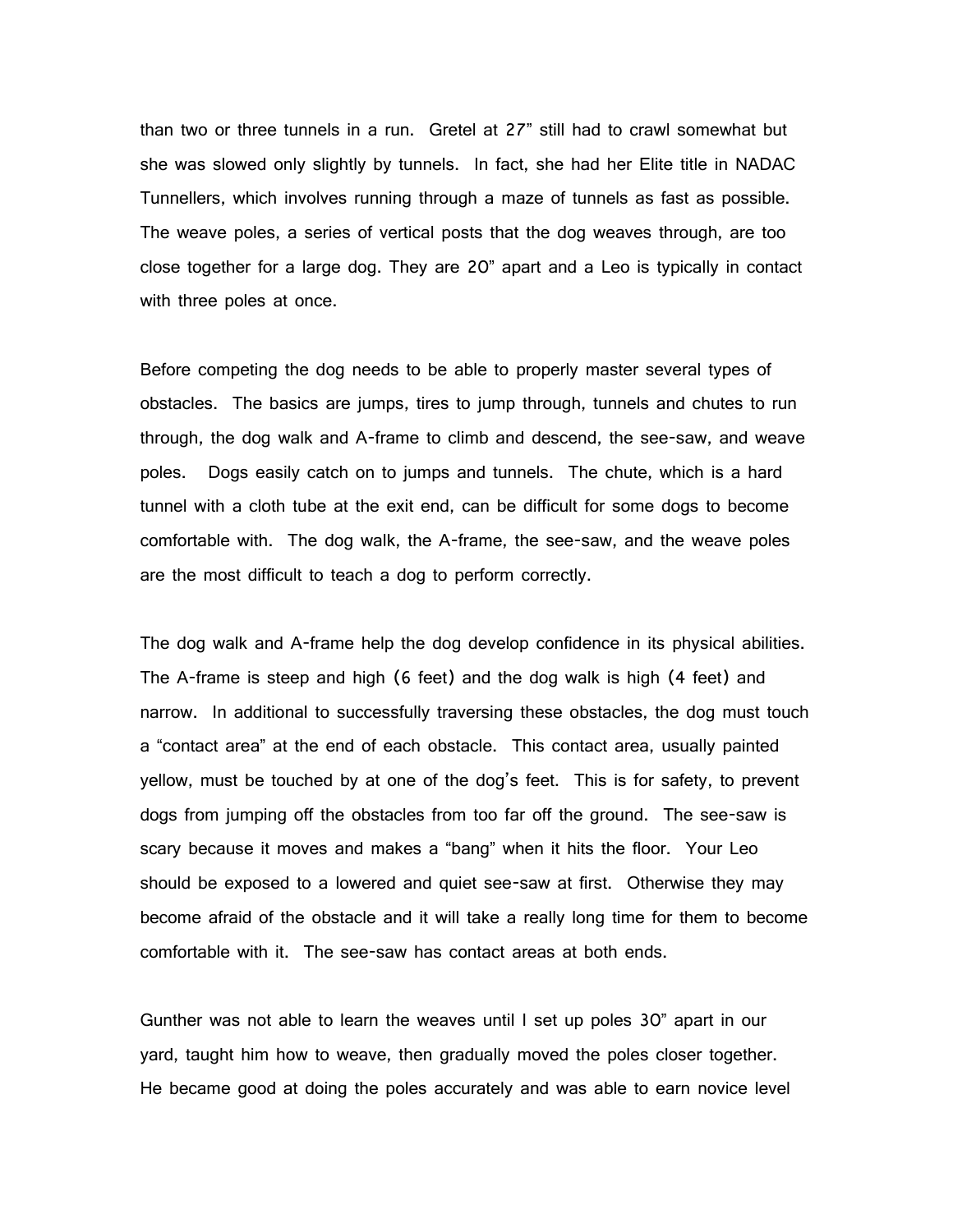titles but he basically walked through them, going to slowly to earn Open or Elite level titles. Gretel learned on regular poles. I only had to lead her through them a couple of times. She immediately caught on and started doing them faster and faster. Gretel was extremely fast though the weaves for a big dog, driving through and pushing them aside with her shoulders. She was famous in New England agility circles for pulling up spikes or ripping up tape holding down the pole frames as she zoomed through.

The dog needs to be healthy and in good physical condition. He or she will need to be able to jump over a bar, typically 20" to 26" high for a Leo, to be able to climb and descend fairly steep ramps, to crawl through tunnels, and to run and make tight turns. Your Leo should be at least 18 months old before doing a great deal of jump work or training with weave poles and should be at least 2 years old before starting to compete. Their hips and elbows should have been x-rayed and have no serious defects. You should never attempt to do agility with an overweight Leo. You should be able to easily feel their ribs at the side and the tips of their vertebrae along their back. The Leo should be fit, having had regular exercise involving both play and hiking or swimming. Your Leo should like to jump. If your Leo has to be coaxed to jump or tends to go around rather than over jumps, you should consider the possibility that there is a physical problem

The handler needs to be mobile; generally it is best if the handler can sprint for the minute or so each run takes. As the team gets better the dog moves more and more rapidly through the course but the dog also gains ability to work away from the handler, reducing the distance and speed the handler has to run. It is possible to do agility with a handler who is not very mobile (there are handlers in wheel chairs who compete successfully), but you would need a very attentive and well trained dog. It is hard to imagine anyone being able to compete successfully in agility with a Leo without the handler being able run at least a little bit.